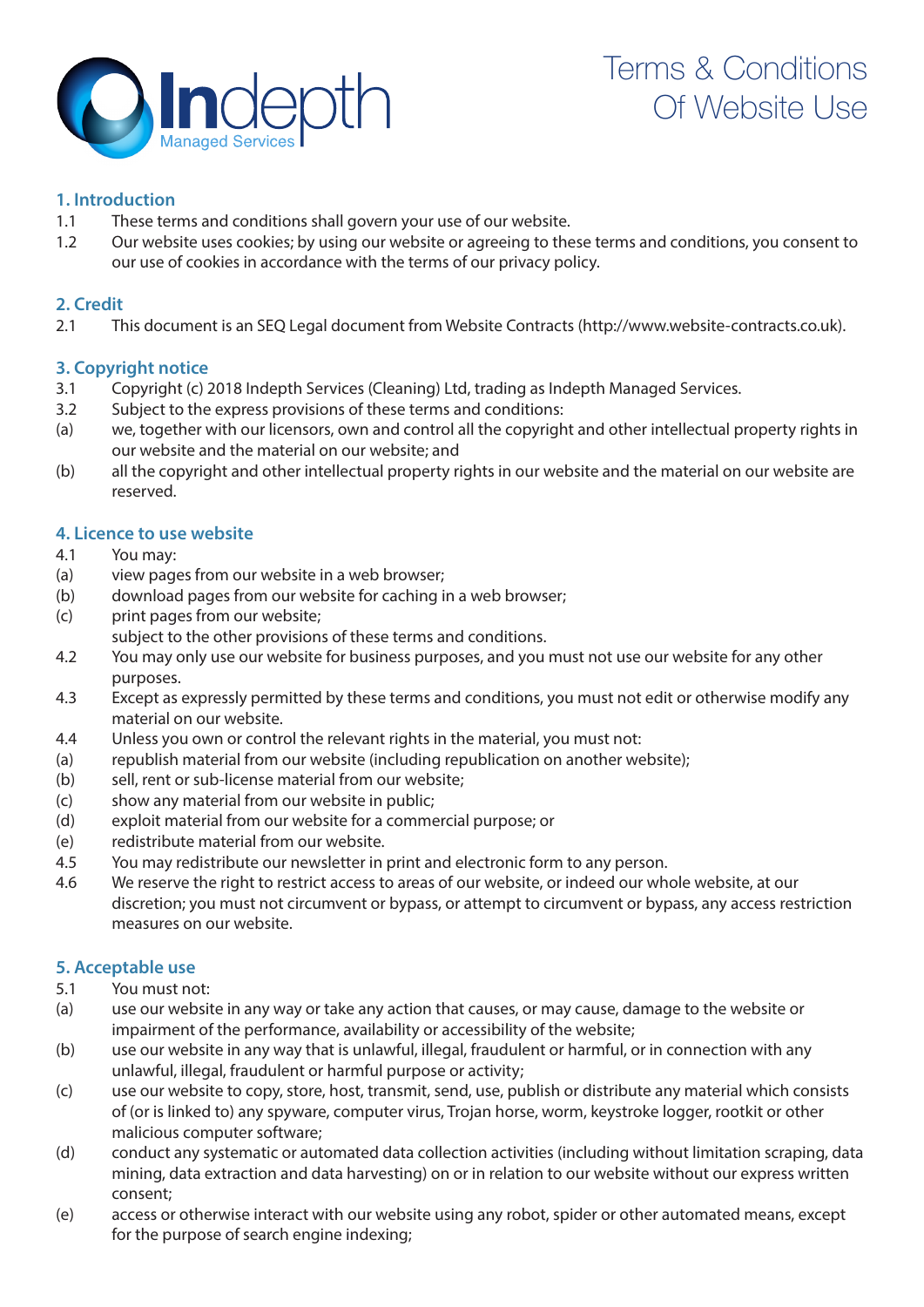

- (f) violate the directives set out in the robots.txt file for our website; or
- (g) use data collected from our website for any direct marketing activity (including without limitation email marketing, SMS marketing, telemarketing and direct mailing).
- 5.2 You must not use data collected from our website to contact individuals, companies or other persons or entities.
- 5.3 You must ensure that all the information you supply to us through our website, or in relation to our website, is true, accurate, current, complete and non-misleading.

## **6. Limited warranties**

- 6.1 We do not warrant or represent:
- (a) the completeness or accuracy of the information published on our website;
- (b) that the material on the website is up to date; or
- (c) that the website or any service on the website will remain available.
- 6.2 We reserve the right to discontinue or alter any or all of our website services, and to stop publishing our website, at any time in our sole discretion without notice or explanation; and save to the extent expressly provided otherwise in these terms and conditions, you will not be entitled to any compensation or other payment upon the discontinuance or alteration of any website services, or if we stop publishing the web site.
- 6.3 To the maximum extent permitted by applicable law and subject to Section 7, we exclude all representations and warranties relating to the subject matter of these terms and conditions, our website and the use of our website.

## **7. Limitations and exclusions of liability**

- 7.1 Nothing in these terms and conditions will:
- (a) limit or exclude any liability for death or personal injury resulting from negligence;
- (b) limit or exclude any liability for fraud or fraudulent misrepresentation;
- (c) limit any liabilities in any way that is not permitted under applicable law; or
- (d) exclude any liabilities that may not be excluded under applicable law.
- 7.2 The limitations and exclusions of liability set out in this Section 7 and elsewhere in these terms and conditions:
- (a) are subject to Section 7.1; and
- (b) govern all liabilities arising under these terms and conditions or relating to the subject matter of these terms and conditions, including liabilities arising in contract, in tort (including negligence) and for breach of statutory duty, except to the extent expressly provided otherwise in these terms and conditions.
- 7.3 To the extent that our website and the information and services on our website are provided free of charge, we will not be liable for any loss or damage of any nature.
- 7.4 We will not be liable to you in respect of any losses arising out of any event or events beyond our reasonable control.
- 7.5 We will not be liable to you in respect of any business losses, including (without limitation) loss of or damage to profits, income, revenue, use, production, anticipated savings, business, contracts, commercial opportunities or goodwill.
- 7.6 We will not be liable to you in respect of any loss or corruption of any data, database or software.
- 7.7 We will not be liable to you in respect of any special, indirect or consequential loss or damage.
- 7.8 You accept that we have an interest in limiting the personal liability of our officers and employees and, having regard to that interest, you acknowledge that we are a limited liability entity; you agree that you will not bring any claim personally against our officers or employees in respect of any losses you suffer in connection with the website or these terms and conditions (this will not, of course, limit or exclude the liability of the limited liability entity itself for the acts and omissions of our officers and employees).

### **8. Breaches of these terms and conditions**

8.1 Without prejudice to our other rights under these terms and conditions, if you breach these terms and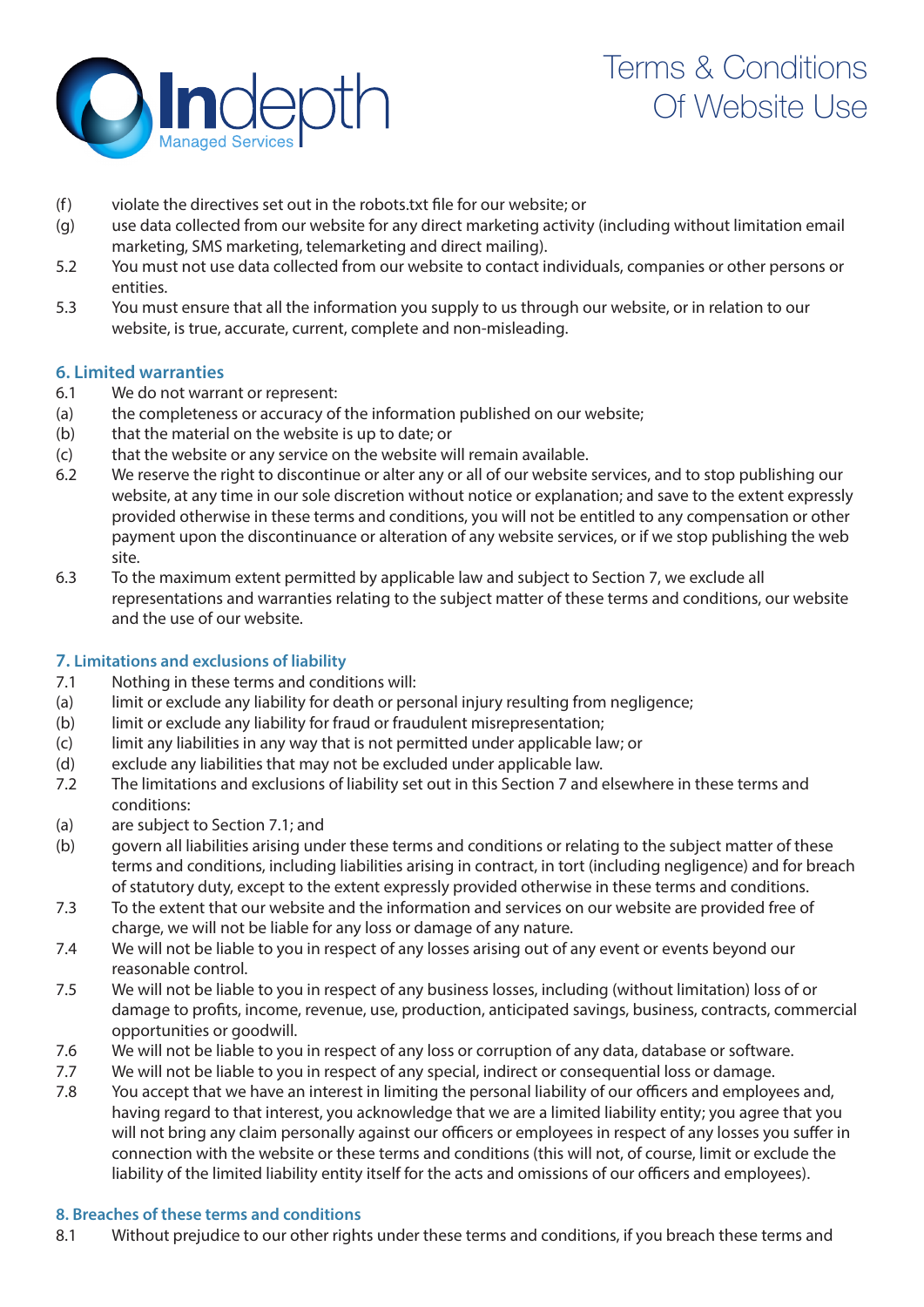

conditions in any way, or if we reasonably suspect that you have breached these terms and conditions in any way, we may:

- (a) send you one or more formal warnings;
- (b) temporarily suspend your access to our website;
- (c) permanently prohibit you from accessing our website;
- (d) block computers using your IP address from accessing our website;
- (e) contact any or all of your internet service providers and request that they block your access to our website;
- (f) commence legal action against you, whether for breach of contract or otherwise.
- 8.2 Where we prohibit or block your access to our website or a part of our website, you must not take any action to circumvent such suspension or prohibition or blocking.

### **9. Variation**

- 9.1 We may revise these terms and conditions from time to time.
- 9.2 The revised terms and conditions shall apply to the use of our website from the date of publication of the revised terms and conditions on the website, and you hereby waive any right you may otherwise have to be notified of, or to consent to, revisions of these terms and conditions.

### **10. Assignment**

- 10.1 You hereby agree that we may assign, transfer, sub-contract or otherwise deal with our rights and/or obligations under these terms and conditions.
- 10.2 You may not without our prior written consent assign, transfer, sub-contract or otherwise deal with any of your rights and/or obligations under these terms and conditions.

## **11. Severability**

- 11.1 If a provision of these terms and conditions is determined by any court or other competent authority to be unlawful and/or unenforceable, the other provisions will continue in effect.
- 11.2 If any unlawful and/or unenforceable provision of these terms and conditions would be lawful or enforceable if part of it were deleted, that part will be deemed to be deleted, and the rest of the provision will continue in effect.

### **12. Third party rights**

- 12.1 A contract under these terms and conditions is for our benefit and your benefit, and is not intended to benefit or be enforceable by any third party.
- 12.2 The exercise of the parties' rights under a contract under these terms and conditions is not subject to the consent of any third party.

### **13. Entire agreement**

13.1 Subject to Section 7.1, these terms and conditions, together with our privacy and cookies policy, shall constitute the entire agreement between you and us in relation to your use of our website and shall supersede all previous agreements between you and us in relation to your use of our website.

## **14. Law and jurisdiction**

- 14.1 These terms and conditions shall be governed by and construed in accordance with English law.
- 14.2 Any disputes relating to these terms and conditions shall be subject to the non-exclusive jurisdiction of the courts of England.

## **15. Our details**

- 15.1 This website is owned and operated by Indepth Services (Cleaning) Ltd trading as Indepth Managed Services.
- 15.2 We are registered in England and Wales under registration number 1388446, and our registered office is at